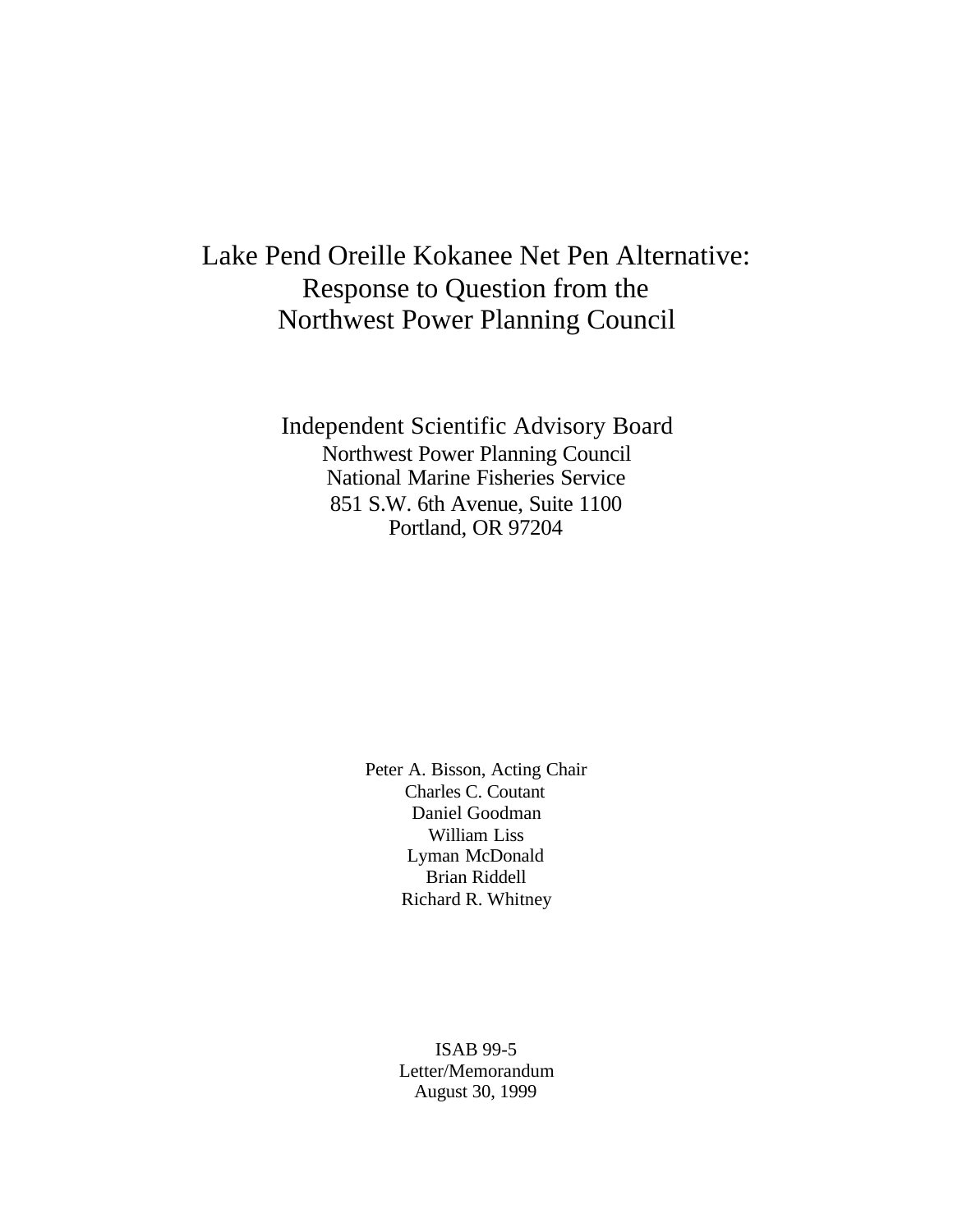## **The Question**:

The Council, at its July 1999 work session in Spokane, agreed to refer to the Independent Scientific Advisory Board the following question: Will the alternative concept submitted by the Kalispell Tribe and Pend Oreille PUD to raise kokanee in Lake Pend Oreille be as likely to attain the same ultimate result- to produce 750 thousand kokanee for harvest - as the IDFG proposal?

## **Background**:

The plan of the Kalispell Tribe and Pend Oreille PUD would be to rear enough kokanee in net pens in Lake Pend Oreille to achieve a goal of 750,000 catchable fish, as an alternative to the Idaho Fish and Game/ University of Idaho (IDFG/U of I) plan, which has the same goal, but is proposed to achieve it by enhancement of natural spawning through regulation of lake elevations to maintain an abundance of clean, wave-washed shoreline spawning areas. Both plans are intended to reverse the decline in abundance of kokanee in Lake Pend Oreille that was observed beginning in the 1960s. Prior to that time, the catch was around 1,000,000 fish per year, and after that has fluctuated around 200,000 fish per year. The Council in its 1994 Fish and Wildlife program called for IDFG to submit a five-year study plan to investigate the effect of changing water level management of Lake Pend Oreille to benefit kokanee (1994 FWP Sec. 10.6E.1). The IDFG/ U of I plan consequently was submitted to the Council. The study plan consisted of a five-year experiment to test the hypothesis that the decline in kokanee abundance was brought about by hydropower and flood control operations that at times eliminate natural spawning areas of kokanee in the nearshore area of the lake. The hypothesis being tested is that regulation of lake elevations would improve effectiveness of natural spawning of kokanee in Lake Pend Oreille, and that this would lead to a measurable increase in abundance of catchable kokanee to a level of 750,000 fish annually.

At the request of the Council, in 1997 the ISAB reviewed the IDFG/U of I study plan for experimental lake level regulation and the resulting effects on kokanee abundance (ISAB 97-4). In addition, the Independent Scientific Review Panel (ISRP) has reviewed the annual study proposals for FY1999 and FY2000 (ISRP 98-1 and 1A; and 99-2 and 2A). In their 1994 FWP, the Council identified other factors in the lake that might affect kokanee abundance, and should be studied. These might be considered to be alternative hypotheses to explain the decline in kokanee abundance. In our report, ISAB 97-4, we discussed a number of alternative hypotheses that might explain the observed decline in abundance of kokanee. An alternative hypothesis, which we think to be a strong possibility, is that the observed decline in kokanee abundance is related to the introduction of the opossum shrimp, *Mysis relicta.* The decline in kokanee began at about the same time as introduction of the *Mysis,* which also roughly corresponded with the beginning of lake level fluctuations due to hydroelectric and flood control operations (although the sharpest annual declines in catch of kokanee occurred during the first 9 years after *Mysis* introduction, when the shrimp was in the process of becoming well established and increasing in abundance). There is a large body of literature that documents declines in kokanee populations resulting from the introduction of *Mysis,* an animal that has been found to compete with kokanee for food. We reviewed this literature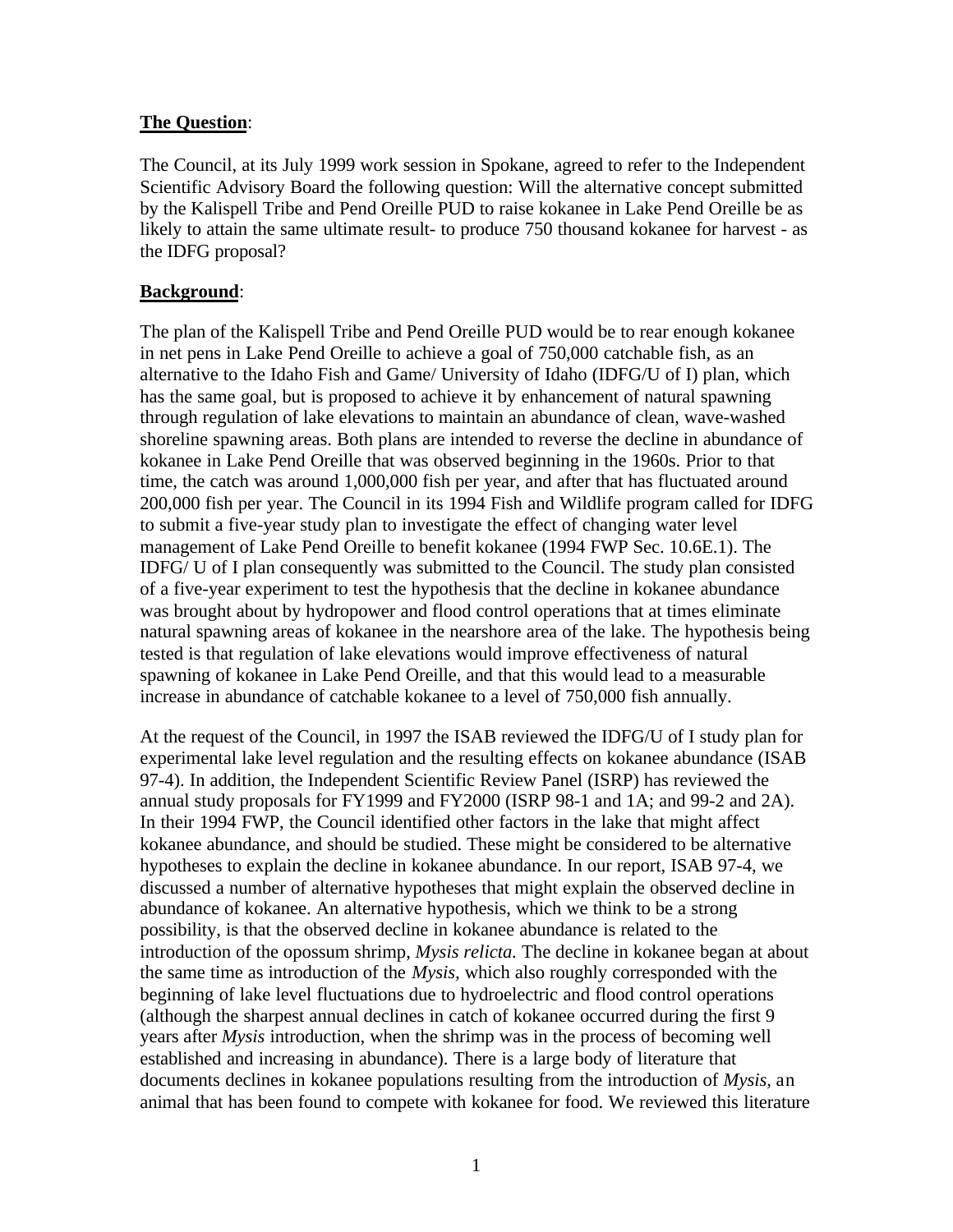in our report ISAB 97-4. From a management standpoint, we recognize that the hypothesis that kokanee populations were influenced more by *Mysis* than by loss of shoreline spawning habitat is the more difficult alternative. It is most difficult to face because no management measure of which we can find a record has been successful in reducing or controlling *Mysis*. Through our reports to the council, we have encouraged the IDFG and U of I investigators to develop a rigorous experiment to test alternative explanations for the decline in kokanee abundance.

The results of this ongoing IDFG/U of I experiment are not yet conclusive. One of the reasons is that in two of the study years, lake levels were not maintained at the necessary levels required by the experiment, apparently because of requirements for flood control or hydropower production brought about by unforeseen weather conditions.<sup>1</sup> According to the letter of October 26, 1998 from Stephen P. Mealey, Director, IDFG has requested that the Corps of Engineers maintain the level of Lake Pend Oreille above 2055 feet for an additional seven years. The letter refers to an ISRP recommendation that the project should extend for a longer time to allow better analysis of the relationship of fish population changes to lake factors. While it is true that the ISRP did recommend a longer period of study in order to encompass additional generations of kokanee, further reflection on our part has raised the point that if we hope to be able to isolate water level as the factor that might most strongly affect abundance of kokanee, among the many other factors that have been postulated to do so, it will be necessary to change the water level deliberately and observe the result – as described in the original five-year proposal of IDFG/U of I. Their most recent proposal describes a program to monitor the kokanee population during a longer time period of high lake elevations. We doubt that an additional seven years of simply monitoring of kokanee populations at one lake level and comparing them to the past can lead to any convincing conclusions about the effects of lake levels on kokanee abundance. It will be necessary to return to the original IDFG/U of I concept of a well designed experiment, with lake levels deliberately manipulated on perhaps an alternate year basis (as one example), in order to be able to arrive at convincing conclusions. In such an experiment, evaluations could be based, for example, on relative abundance estimates of year classes of kokanee associated with particular lake levels.

It would be a mistake to abandon the IDFG/U of I experiment in favor of the net pen plan, a plan that would also have to be regarded as experimental. We believe it to be highly unlikely that the goal of 750,000 catchable kokanee can be achieved by use of net pens. If our hypothesis that kokanee abundance is limited by competition for food with *Mysis* is correct, as experience elsewhere has shown, then the fish might need to be fed in the pens until they reach a large size. On the other hand, if the IDFG/U of I hypothesis is correct, that kokanee abundance is limited by availability of spawning area, then the net pens might be considered as an alternative to be tested. At the present time, we think our

 $\overline{a}$ 

 $1$  Experience has alerted us to the strong possibility that the need for rigorous adherence to experimental designs may be neither universally understood nor appreciated among the regional participants in the Council's program, whose cooperation is essential for its successful implementation. It needs to be recognized that a properly designed and executed experiment can provide answers to management questions in much less time, less cost and less inconvenience than to proceed in a passive monitoring mode over an indefinite period.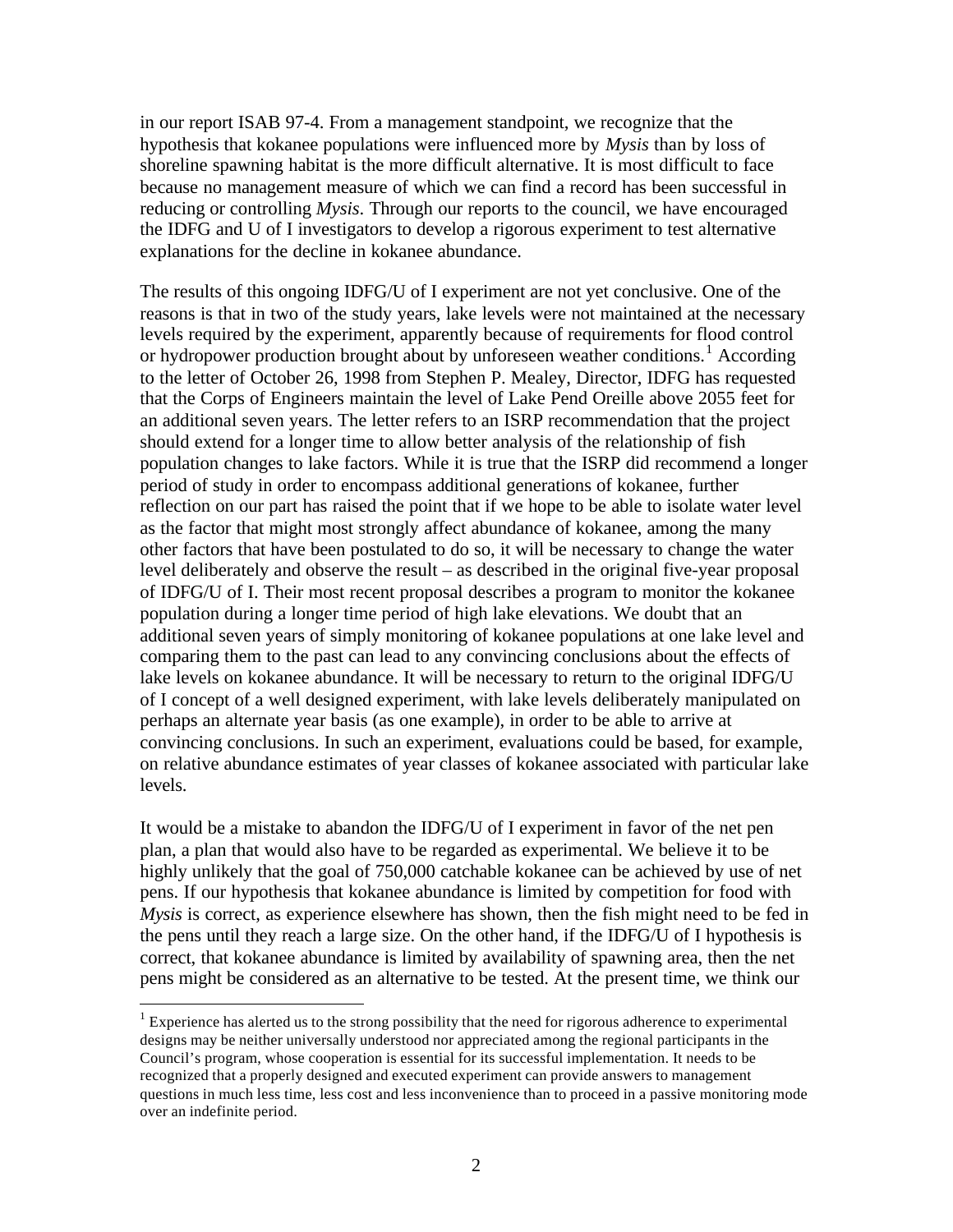hypothesis is more likely true, based on experience with *Mysis* elsewhere, as previously noted. Information from Lake Pend Oreille that fits our hypothesis is provided in the letter of July 19, 1999 from Virgil Moore of IDFG, to wit "....stocking of up to 14 million kokanee annually has failed to boost the population back to a recovered level." Because this stocking of kokanee from a hatchery has not led to a measurable increase in abundance, our conclusion would be that the population of kokanee is limited by factors that come into play after the spawning and initial rearing stages of these fish (hatchery rearing circumvents exposure of the fish to conditions in the lake at these stages). To us, the most likely explanation is that competition of the released hatchery fish with *Mysis* is limiting kokanee abundance, so that no additions of kokanee from whatever source is likely to lead to a measurable increase in abundance of kokanee in the lake.<sup>2</sup> Data from a well-designed experiment will be required to convince us to the contrary.

In addition, the net pen concept would need to be further refined before it could be considered to be a testable alternative to lake level regulation. The information provided is not sufficient to answer the following questions, answers to which are needed to judge the merits of the concept and the ability to proceed with it:

1. What is the proposed source of eggs for the substantial number involved in this experiment?

2. Has a suitable location been identified where requirements for net pen rearing are found? The logistical problems associated with the suggested net pen enterprise are of a large magnitude. Net pens must be located where flow through them is sufficient to carry oxygen to the fish and wastes away from them without carrying the hatchery feed away from them.<sup>3</sup> The fish must be provided adequate space in the pens. Net pens for rearing sockeye (the anadromous form of kokanee) in Lake Wenatchee, Washington have dimensions 12 feet wide, by 16 feet long, by 16 feet deep. The Kalispell/Pend Oreille PUD concept calls for fifty net pens. If these were to be of the same size as those in Lake Wenatchee, they would cover 9600 square feet, about  $\frac{1}{4}$  acre, not allowing for necessary space between the pens for walkways and water circulation. The nets require maintenance when algae accumulates on the webbing. Feeding the fish requires hand  $labor.<sup>4</sup>$ 

3. At what size would the kokanee be released from the net pens? Director Mealey's letter indicates the authors thought they could achieve 6 inches the first year. We think this is highly unlikely, based on growth rates of kokanee and sockeye observed elsewhere. For example, sockeye reared in net pens in Lake Wenatchee reach about 4

 $\overline{a}$ 

 $2$  The principles in gardening and fisheries management are similar. Carrying capacity of flower pots or gardens is limited by space and the presence of nutrients. Weeds have a way of taking over and crowding out the plants we would rather have. Fisheries managers once thought that *Mysis* would make a good food source for trout and kokanee, that *Mysis*, being of relatively large size, would feed on smaller animals and concentrate them for the benefit of the fish. But it was soon found that trout and kokanee did not feed significantly on *Mysis*, so that the fish ended up in competition with *Mysis* for the same smaller food organisms.

 $3$  The Washington Department of Fish and Wildlife was obliged to discontinue net pen rearing of chinook salmon in Lake Chelan because of concerns about effects of fish waste and excess fish food on water quality criteria expressed by the Washington Department of Ecology.<br><sup>4</sup> An edditional fector that exause with use of not none is that some la

An additional factor that occurs with use of net pens, is that some lake shore residents object to the interference with their open views of the water.